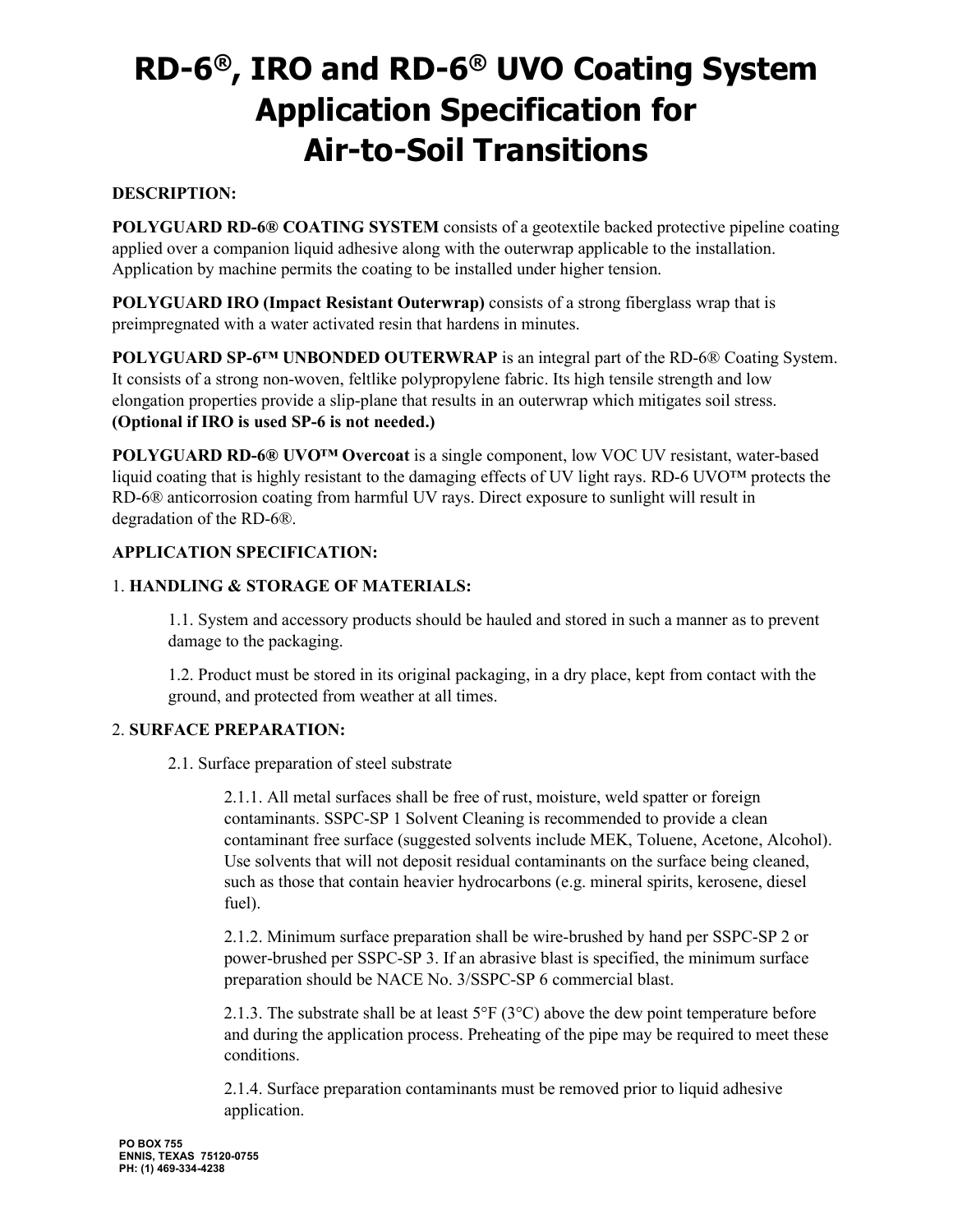2.2. Surface preparation of adjacent anti-corrosion coatings (e.g. cutbacks, repairs)

2.2.1. The mainline, factory applied, or existing coating shall be prepared by abrading the surface prior to application of the 600 Liquid Adhesive.

2.2.2. Prepare to a NACE No. 6/SSPC-SP 7 brush-off blast (ISO Sa 1 Light blast cleaning) or use 60-80 grit sandpaper until surface is well scratched.

## 3. **LIQUID ADHESIVE APPLICATION:**

3.1. Preheating of the application area is recommended when pipe temperatures are below 70°F (21<sup>o</sup>C). Optimal surface temperature of the substrate during application is 70-100<sup>o</sup>F (21–38<sup>o</sup>C).

3.2. Do not thin liquid adhesive.

3.3. Stir or shake 600/601 liquid adhesive for 30-60 seconds before using.

3.4. Apply a thin, even coat of liquid adhesive with brush or roller to a clean and dry substrate.

3.5. It is recommended that the liquid adhesive extend 1-2 inches beyond the leading and trailing edges of the RD-6**®** Coating.

# *Note: The extension of the liquid adhesive beyond the RD-6***®** *coating is solely to provide visual confirmation of proper application of the liquid adhesive for inspection purposes.*

3.6. Allow the liquid adhesive to dry prior to application of RD-6.

## 4. **RD-6 APPLICATION:**

4.1. It is recommended to apply RD-6**®** using a Polyguard-approved machine such as the Wrapster. Hand-application may be used when machine application is not practical.

4.2. Coating is spirally wrapped with compound side applied directly onto the dry/tacky liquid adhesive.

4.3. Begin and end the application of the RD-6**®** a recommended 12 inches below and 12 inches above the air-to-soil transition. The RD-6**®** shall start from below the surface and end above ground. It is important that the ending of the RD-6 above ground be applied with tension. A 50% overlap is recommended with 1inch being the minimum. Sufficient tension should be used to conform to the surface being coated and provide a smooth wrinkle-free application with no voids.

# 5. **INSPECTION AND REPAIR:**

5.1. Inspection

5.1.1. The coated pipe should be inspected with a holiday detector before outerwrap is applied.

5.1.2. Polyguard recommends setting the holiday detector at 4000 volts for a single layer application of RD-6**®** and at 8000 volts when applied with a 50% overlap.

5.1.3. All holidays and damaged or defective coating shall be repaired immediately.

5.2. Repair

5.2.1. Small or pinhole type holidays can be repaired in the RD-6**®** by applying liquid adhesive over the holiday area and let dry to touch, once dry make a complete wrap of one and a half revolutions around the repair area.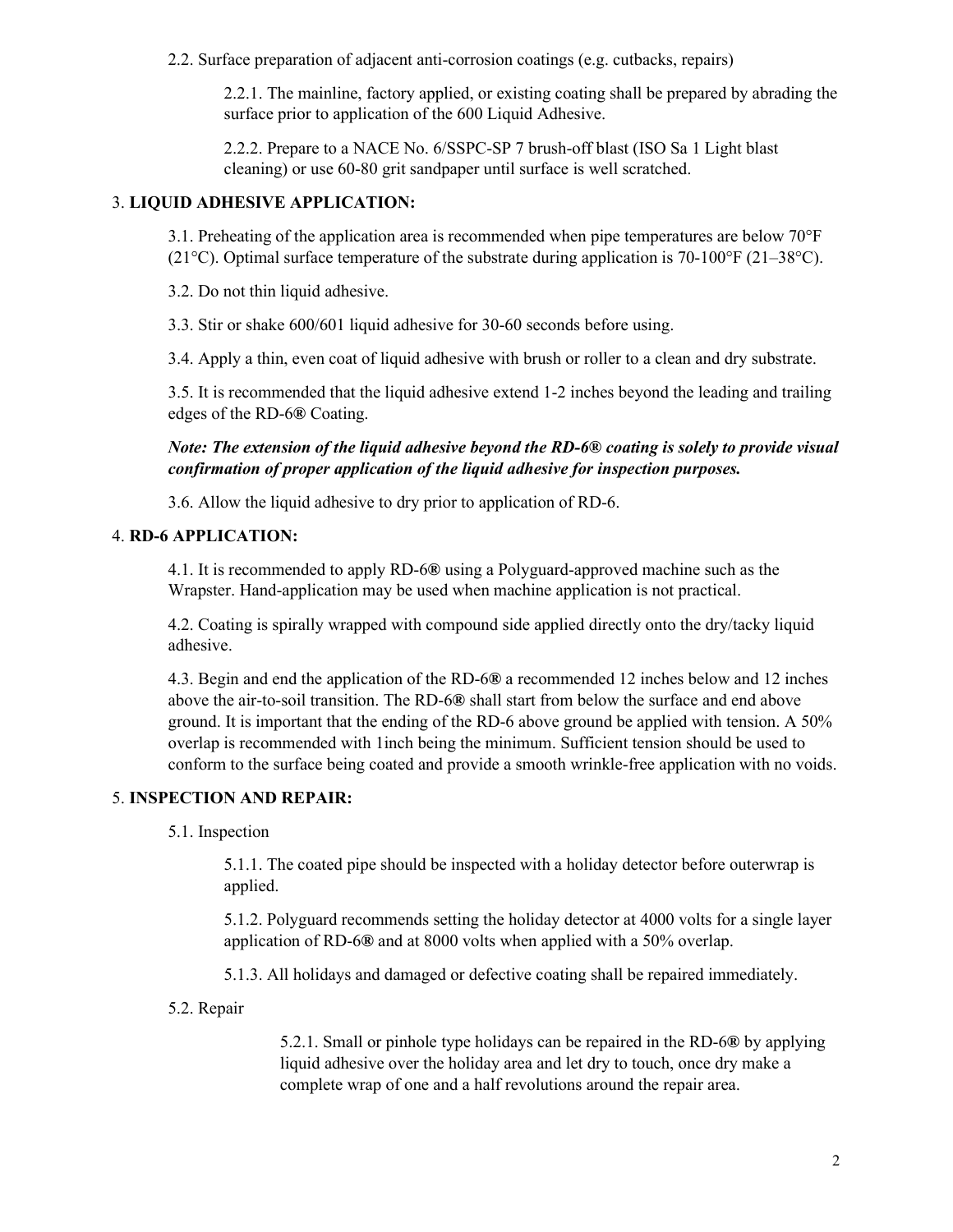5.3. All coating repairs shall be reinspected as outlined in section 5.1 Inspection above.

#### 6. **IRO APPLICATION:**

- 6.1. Materials and tools Required for Application of IRO
	- IRO sealed foil pouch,
	- Compression film (supplied separately),
	- Perforator tool (supplied separately)
	- Water source
- 6.2. Surface Preparation over RD-6**®** Coating System:

6.2.1. Apply IRO directly over RD-6**®**. No preparation is required.

6.3. Application of IRO

6.3.1

A. Thoroughly wet all areas to be wrapped with water. It is recommended that the IRO extend 1 inch beyond the leading and trailing edge of the RD-6.

B. Remove IRO from foil pouch. Begin application by overlapping bottom edge of RD-6**®** a minimum 1 inch.

C. Begin wrapping and wetting product with water simultaneously on the surface. All sides of IRO shall be wet during entire application. Start with two complete circumferential wraps on the underground portion of the RD-6**®**.

D. The IRO shall be held tightly to the pipe surface so to prevent any creases or wrinkles. After the first two 100% wraps of IRO are applied, spiral wrap remaining distance with a 75% overlap. Do not reverse the direction of the wrap before completing the entire application length. At the end of the section, finish the IRO application with two 100% wraps.

E. Immediately after application of IRO is complete, apply compression film to IRO in a spiral wrap fashion with a 50% overlap. Begin in the same direction as the IRO was applied starting 2 inches beyond the starting and finishing edges of the IRO and then reverse direction. This will give you 2 complete passes of compression film with a 50% overlap and 4 layers of film.

F. Upon completion of compression film application use the perforator tool to puncture the film the length and circumference of the IRO application.

G. When IRO has hardened the compression film can be removed.

H. Measure the hardness of the IRO using a durometer directly on the fibers of the weave. A Shore D reading of the IRO must attain 60 before burying the pipe.

#### **Notes**

A UV protective top coat will be required over the IRO to prevent fading. Polyguard RD-6 UVO<sup>™</sup> is an approved product for UV protection of IRO.